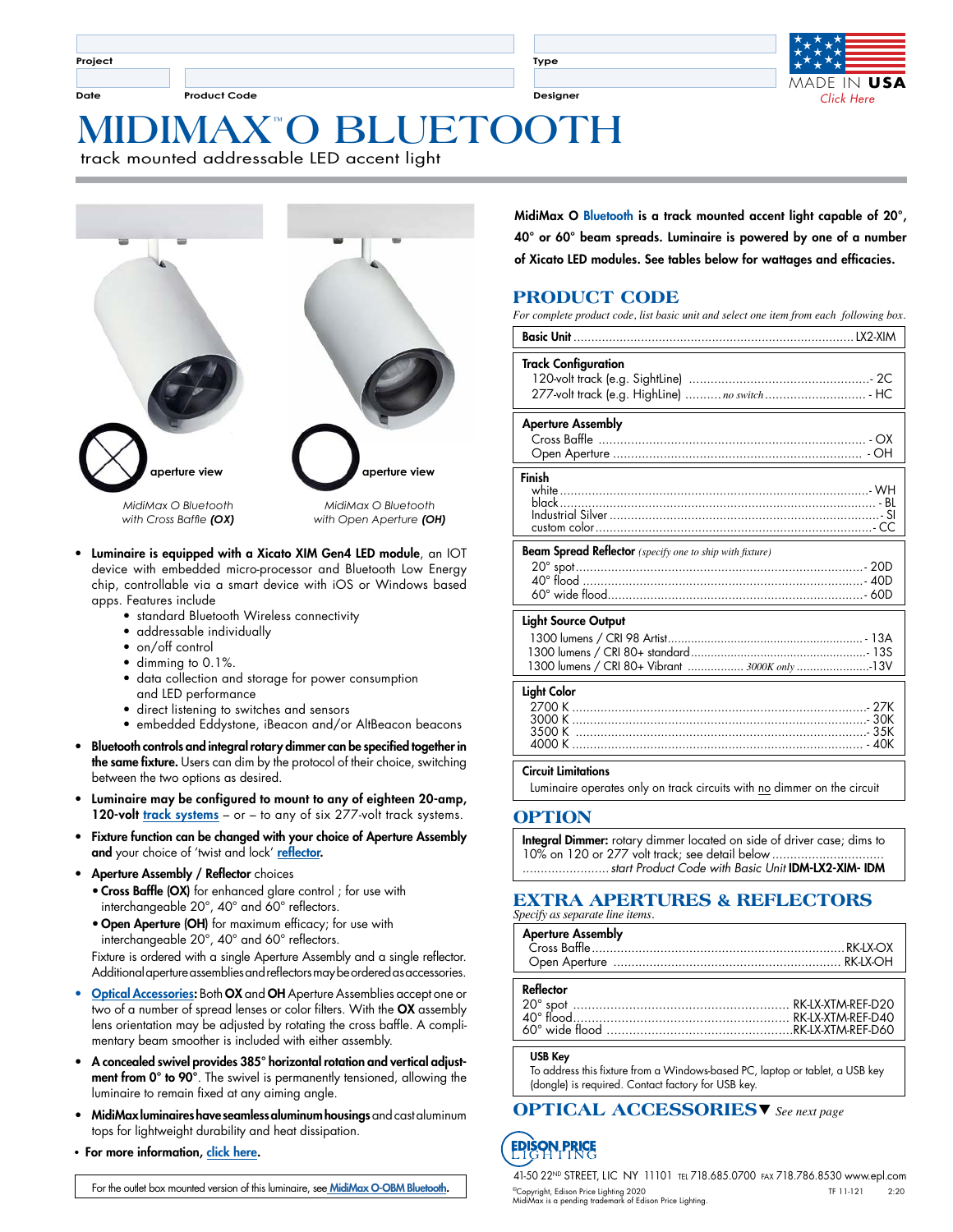

# **INTEGRAL DIMMER OPTION (ID)**

Integral rotary dimmer located in one side of the driver case: Dimmer control shaft is spring loaded, permitting shaft to be exposed for adjustment then depressed flush to conserve dimmer setting. "Clock face' markings permit registration of dimmer setting.





Adjust dimmer as desired; record setting if useful



#### **MODIFICATIONS AVAILABLE**

*Contact factory with quantity for pricing; orders may require shop drawing approval.* For modified stem lengths up to 72", add the following to the end of the product code: + number of inches.

| Specify as separate line items.<br>All are $3\frac{3}{4}$ " (95mm) dia. Lenses and filters are glass; screens are aluminum. |  |
|-----------------------------------------------------------------------------------------------------------------------------|--|
|                                                                                                                             |  |
|                                                                                                                             |  |
|                                                                                                                             |  |
|                                                                                                                             |  |
| color filters                                                                                                               |  |
|                                                                                                                             |  |
|                                                                                                                             |  |
|                                                                                                                             |  |
|                                                                                                                             |  |
|                                                                                                                             |  |
|                                                                                                                             |  |
|                                                                                                                             |  |
|                                                                                                                             |  |
|                                                                                                                             |  |

**OPTICAL ACCESSORIES**



# **APPLICATIONS**

Luminaire is suitable for highlighting vertical or horizontal surfaces, as well as objects in museums, galleries, showrooms, residences, offices and stores. Luminaire is **SE** listed for mounting on Edison Price Lighting 120-volt or 277-volt track.

– see below for photometric reports –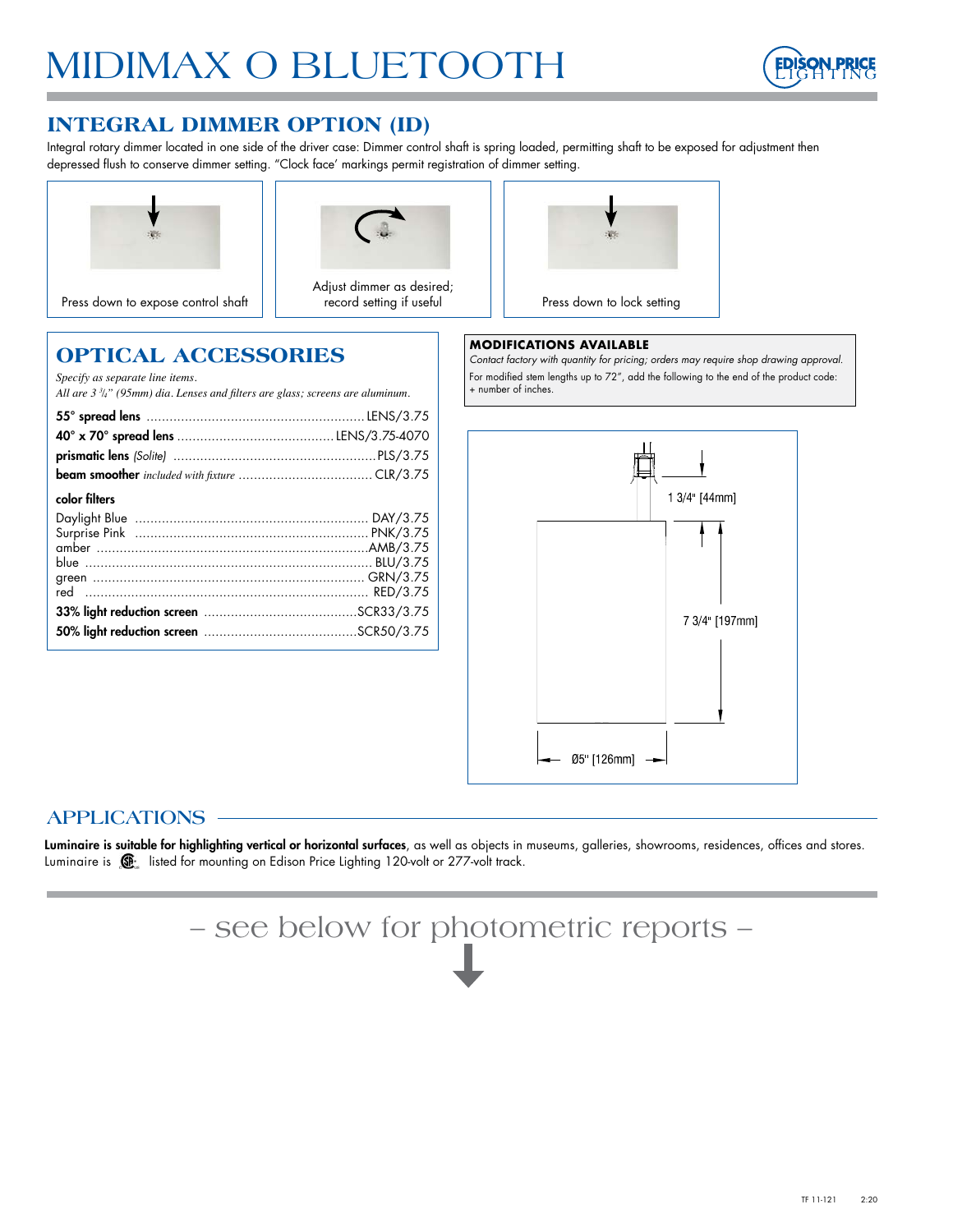

**20**°

#### **PHOTOMETRIC REPORT with 20° reflector** (tested per IESNA LM-79-2008)

Prorated from  $\textcircled{u}$ ) Verification Services Report No. 1164149. Original test report furnished upon request.

Luminaire ......................... track-mounted LED accent light with a 20° reflector and black cross-baffle (NO LENS)

Lamp ............................... Xicato 19mm XIM LED Module, 1300 lumens, 3000K, 80 CRI

Lamp Life ......................... rated 50.000 hours based on L70/B50 criteria. LM80 report by LED manufacturer furnished upon request

#### **CANDLEPOWER DISTRIBUTION**



#### **LUMINAIRE LIGHT OUTPUT AND EFFICACY**

| LED Module Type                | Luminaire Light Output | Luminaire Efficacy<br>(Ims/watt) | System Wattage |
|--------------------------------|------------------------|----------------------------------|----------------|
| 1300 Lumens standard & Vibrant | $662*$                 | $44*$                            |                |
| 1300 Lumens Artist             | $662*$                 | $34*$                            |                |
| *estimated values*             |                        |                                  |                |

#### **PHOTOMETRIC REPORT with 40° reflector** (tested per IESNA LM-79-2008)

*Prorated from Verification Services Report No. 1164150. Original test report furnished upon request.*

Luminaire ......................... track-mounted LED accent light with a 40° reflector and black cross-baffle (NO LENS) Lamp ............................... Xicato 19mm XIM LED Module, 1300 lumens, 3000K, 80 CRI Lamp Life .......... see above

#### **CANDLEPOWER DISTRIBUTION**



#### **LUMINAIRE LIGHT OUTPUT AND EFFICACY**

| <b>LED</b> Module Type         | Luminaire Light Output | Luminaire Efficacy<br>(Ims/watt) | System Wattage |
|--------------------------------|------------------------|----------------------------------|----------------|
| 1300 Lumens standard & Vibrant | $564*$                 | $38*$                            |                |
| 1300 Lumens Artist             | $564*$                 | $20*$                            | 10             |
| *estimated values              |                        |                                  |                |

#### **PHOTOMETRIC REPORT with 60° reflector** (tested per IESNA LM-79-2008)

*Prorated from Verification Services Report No. 1164151. Original test report furnished upon request.*

Luminaire ........................... track-mounted LED accent light with a 60° reflector and black cross-baffle (NO LENS)<br>Lamp .................................. Xicato 19mm XIM LED Module, 1300 lumens, 3000K, 80 CRI Lamp Lamp ................................ Xicato 19mm XIM LED Module, 1300 lumens, 3000K, 80 CRI

#### **CANDLEPOWER DISTRIBUTION**



#### **LUMINAIRE LIGHT OUTPUT AND EFFICACY**

| Horizontal Angle |  |             | <b>LED</b> Module Type         | Luminaire Light Output | Luminaire Efficacy<br>(Ims/watt) | System Wattage |
|------------------|--|-------------|--------------------------------|------------------------|----------------------------------|----------------|
|                  |  |             | 1300 Lumens standard & Vibrant | 563*                   | $38*$                            |                |
| 163<br>100       |  |             | 1300 Lumens Artist             | 563*                   | $20*$                            |                |
| $  -$            |  | $160^\circ$ | .                              |                        |                                  |                |

\**estimated value*.



**60**°